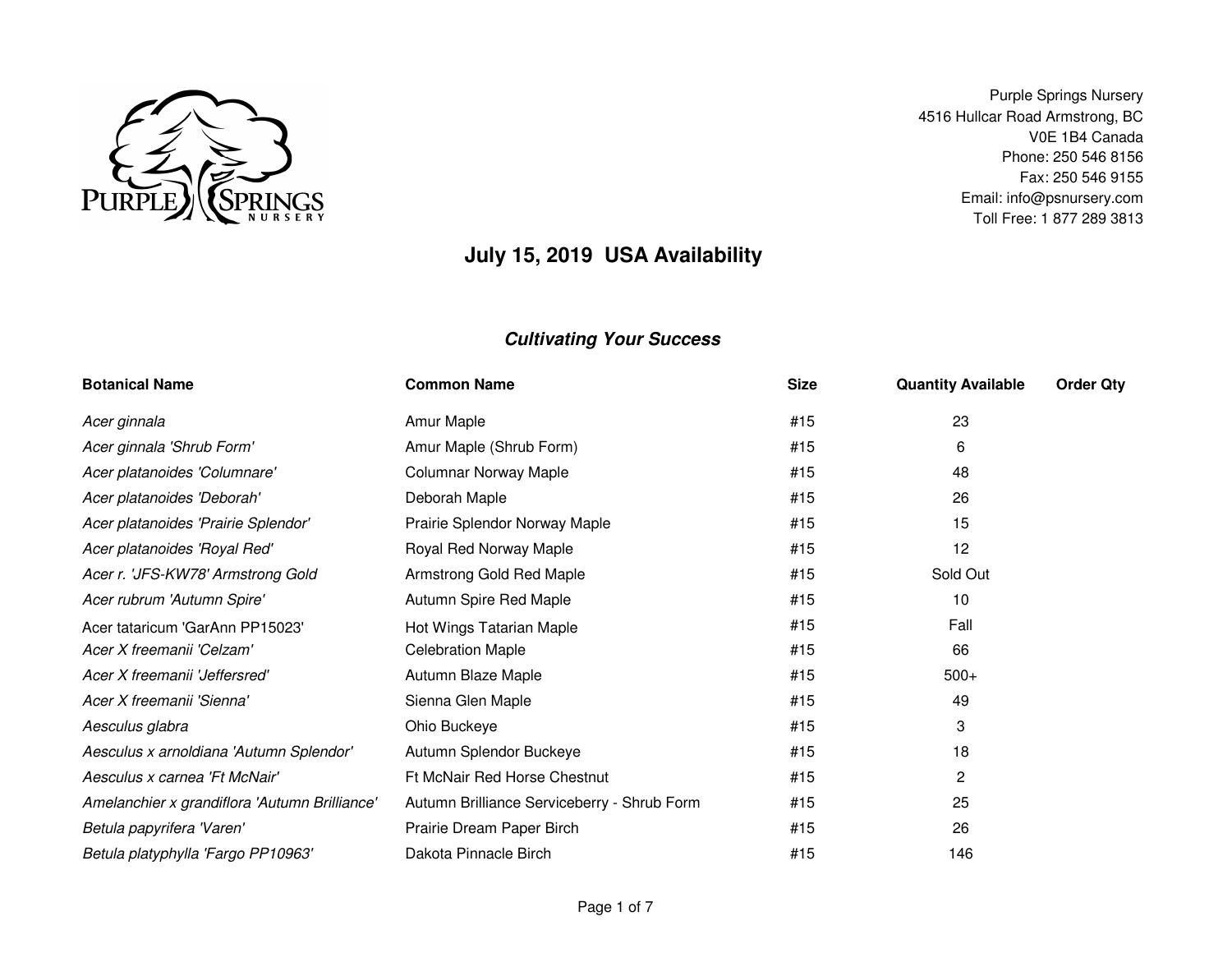| <b>Botanical Name</b>              | <b>Common Name</b>                   | <b>Size</b> | <b>Quantity Available</b> | <b>Order Qty</b> |
|------------------------------------|--------------------------------------|-------------|---------------------------|------------------|
| Betula platyphylla 'Jefpark'       | Parkland Pillar Birch                | #15         | 57                        |                  |
| Caragana aborescens 'Sutherland'   | Sutherland Caragana                  | #15         | Sold Out                  |                  |
| Crataegus x mordenensis 'Snowbird' | Snowbird Hawthorn                    | #15         | 45                        |                  |
| Crataegus x mordenensis 'Toba'     | Toba Hawthorn                        | #15         | 18                        |                  |
| Elaeagnus angustifolia             | Russian Olive                        | #15         | Sold Out                  |                  |
| Fraxinus pennsylvanica 'Patmore'   | Patmore Green Ash                    | #15         | 190                       |                  |
| Fraxinus pennsylvanica 'Rugby'     | Prairie Spire Ash                    | #15         | 53                        |                  |
| Gleditsia t. var. i. 'Shademaster' | Shademaster Honeylocust              | #15         |                           |                  |
| Liquidambar styraciflua 'Moraine'  | Moraine Sweetgum                     | #15         | Sold Out                  |                  |
| Malus domestica 'Honeycrisp' CVI   | Honeycrisp Apple CVI                 | #15         | Sold Out                  |                  |
| Malus x 'Jeflite' CVI              | Starlite Flowering Crabapple CVI     | #15         | 36                        |                  |
| Malus x 'Spring Snow' CVI          | Spring Snow Flowering Crabapple CVI  | #15         | 56                        |                  |
| Malus x 'Thunderchild' CVI         | Thunderchild Flowering Crabapple CVI | #15         | 63                        |                  |
| Physocarpus opulifolius 'Monlo'    | Diablo Ninebark                      | #15         | 25                        |                  |
| Populus tremula 'Erecta'           | Swedish Columnar Aspen               | #15         | 50                        |                  |
| Populus tremuloides 'Clump form'   | Trembling Aspen Clump Form           | #15         | 32                        |                  |
| Prunus virginiana CVI              | Schubert Chokecherry CVI             | #15         | 153                       |                  |
| Quercus macrocarpa                 | <b>Burr Oak</b>                      | #15         | 69                        |                  |
| Sorbus aucuparia 'Michred'         | Cardinal Royal Mountain Ash          | #15         | 22                        |                  |
| Sorbus decora                      | Showy Mountain Ash                   | #15         | Fall                      |                  |
| Syringa reticulata clump           | Ivory Silk Japanese Lilac clump      | #15         | 39                        |                  |
| Syringa reticulata 'Ivory Silk'    | Ivory Silk Japanese Lilac            | #15         | 204                       |                  |
| Syringa reticulata 'Snowcap' clump | Snowcap Japanese Lilac clump         | #15         | 1.                        |                  |
| Tilia americana 'American Sentry'  | American Sentry Linden               | #15         | 23                        |                  |
| Tilia americana euchlora 'Redmond' | Redmond Linden                       | #15         | 33                        |                  |
| Tilia cordata 'Corzam'             | Corinthian Little Leaf Linden        | #15         | 4                         |                  |
| Tilia cordata 'Greenspire'         | Greenspire Littleleaf Linden         | #15         | 115                       |                  |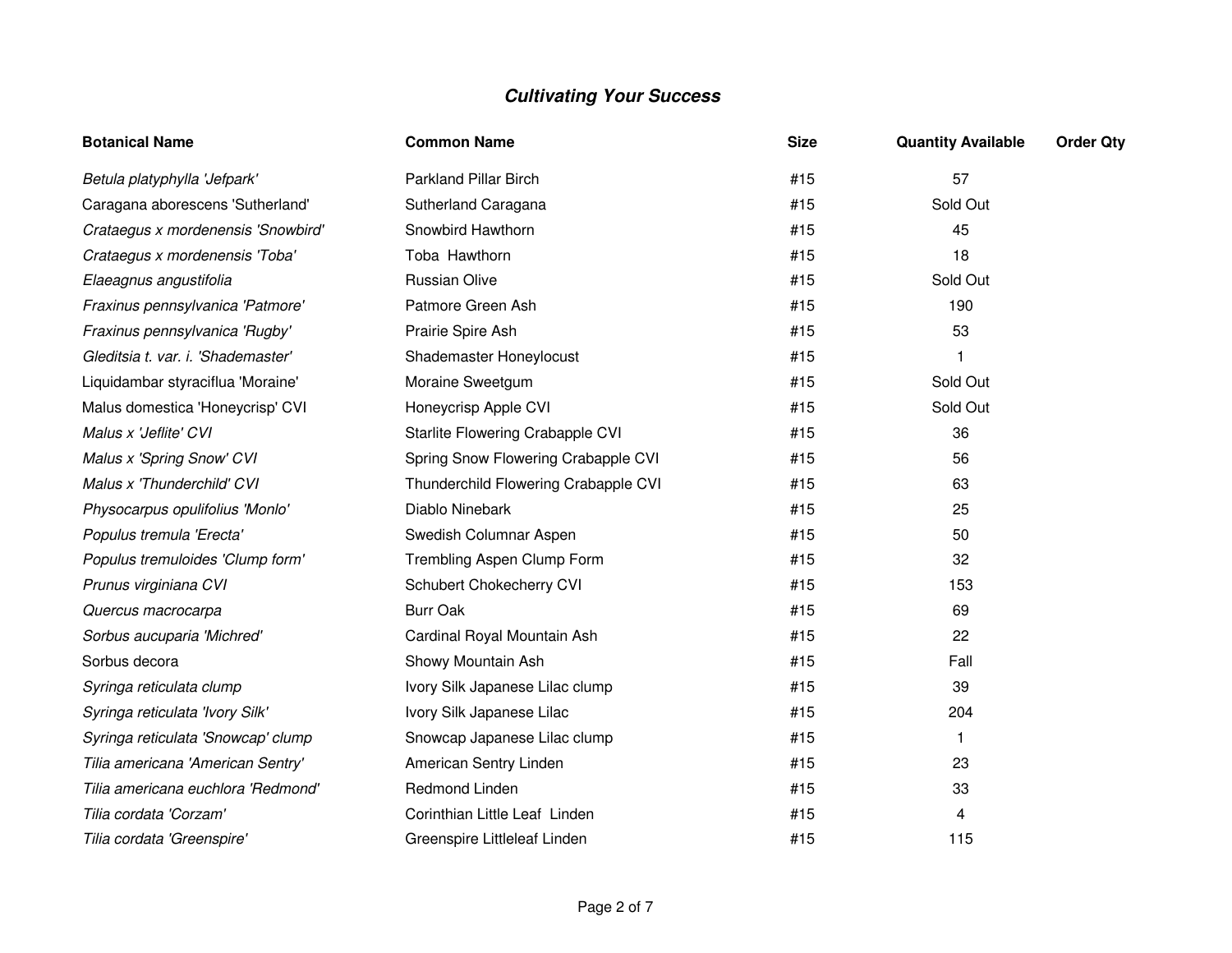| <b>Botanical Name</b>                   | <b>Common Name</b>         | <b>Size</b> | <b>Quantity Available</b> | <b>Order Qty</b> |
|-----------------------------------------|----------------------------|-------------|---------------------------|------------------|
| Tilia flavescens                        | Dropmore Linden            | #15         | 2                         |                  |
| Ulmus americana                         | American Elm               | #15         | 1.                        |                  |
| Ulmus americana 'Brandon'               | <b>Brandon Elm</b>         | #15         | 82                        |                  |
| Ulmus americana 'Bylands Upright Elm'   | <b>Bylands Upright Elm</b> | #15         | 35                        |                  |
| Ulmus americana 'Patmore'               | Patmore Elm                | #15         | 33                        |                  |
| Acer ginnala                            | Amur Maple                 | 2"          | Fall                      |                  |
| Acer ginnala                            | Amur Maple                 | 2.5"        | $\overline{2}$            |                  |
| Acer negundo 'Sensation'                | <b>Sensation Boxelder</b>  | 2"          | Sold Out                  |                  |
| Acer negundo 'Sensation'                | <b>Sensation Boxelder</b>  | 2.5"        | 4                         |                  |
| Acer negundo 'Sensation'                | <b>Sensation Boxelder</b>  | 3"          | 1.                        |                  |
| Acer platanoides 'Deborah'              | Deborah Maple              | 2"          | 2                         |                  |
| Acer platanoides 'Deborah'              | Deborah Maple              | 2.5"        |                           |                  |
| Acer platanoides 'Deborah'              | Deborah Maple              | 3"          | $\overline{c}$            |                  |
| Acer tataricum 'GarAnn PP15023'         | Hot Wings Tatarian Maple   | 2"          | Fall                      |                  |
| Acer X freemanii 'Jeffersred'           | Autumn Blaze Maple         | 2"          | 20                        |                  |
| Acer X freemanii 'Jeffersred'           | Autumn Blaze Maple         | 2.5"        | Sold Out                  |                  |
| Acer X freemanii 'Jeffersred'           | Autumn Blaze Maple         | 3"          | 3                         |                  |
| Acer X freemanii 'Sienna'               | Sienna Glen Maple          | 2"          | 20                        |                  |
| Aesculus glabra                         | Ohio Buckeye               | 2"          | 82                        |                  |
| Aesculus glabra                         | Ohio Buckeye               | 2.5"        | 13                        |                  |
| Aesculus glabra                         | Ohio Buckeye               | 3"          | 1.                        |                  |
| Aesculus x arnoldiana 'Autumn Splendor' | Autumn Splendor Buckeye    | 2"          | 23                        |                  |
| Betula papyrifera 'Chickadee'           | Chickadee Birch            | 2"          | Spring 2020               |                  |
| Betula papyrifera 'Varen'               | Prairie Dream Paper Birch  | 2"          | 14                        |                  |
| Betula papyrifera 'Varen'               | Prairie Dream Paper Birch  | 2.5"        | Spring 2020               |                  |
| Betula papyrifera 'Varen'               | Prairie Dream Paper Birch  | 3"          | Spring 2020               |                  |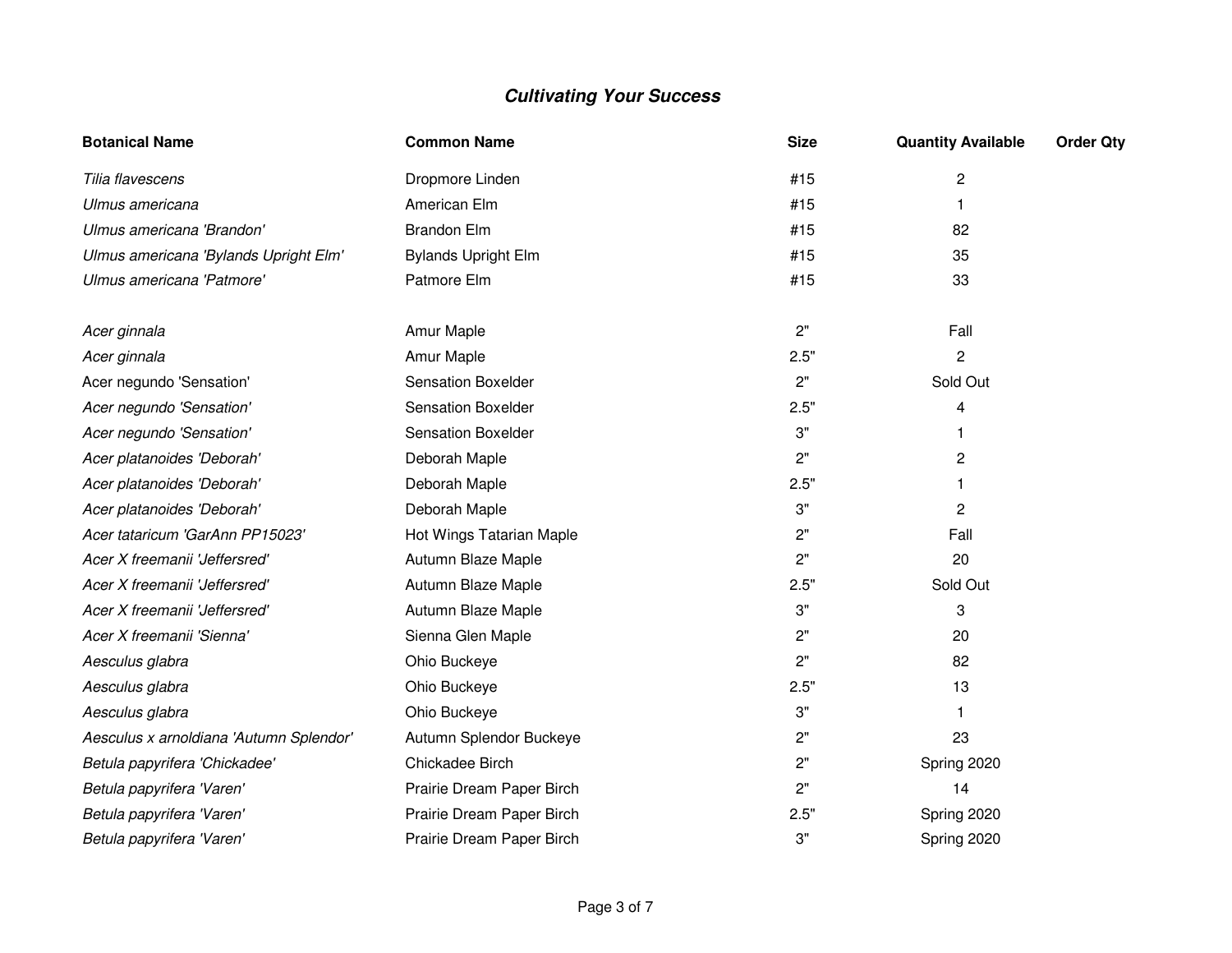| <b>Botanical Name</b>              | <b>Common Name</b>              | <b>Size</b> | <b>Quantity Available</b> | <b>Order Qty</b> |
|------------------------------------|---------------------------------|-------------|---------------------------|------------------|
| Betula platyphylla 'Fargo PP10963' | Dakota Pinnacle Birch           | 2"          | Spring 2020               |                  |
| Betula platyphylla 'Jefpark'       | Parkland Pillar Birch           | 2"          | Spring 2020               |                  |
| Betula platyphylla 'Jefpark'       | <b>Parkland Pillar Birch</b>    | 2.5"        | Spring 2020               |                  |
| Caragana aborescens 'Sutherland'   | Sutherland Caragana             | 2"          | 20                        |                  |
| Caragana aborescens 'Sutherland'   | Sutherland Caragana             | 2.5"        | 21                        |                  |
| Crataegus x mordenensis 'Snowbird' | Snowbird Hawthorn               | 2"          | 133                       |                  |
| Crataegus x mordenensis 'Snowbird' | Snowbird Hawthorn               | 2.5"        | 228                       |                  |
| Crataegus x mordenensis 'Snowbird' | Snowbird Hawthorn               | 3"          | 85                        |                  |
| Crataegus x mordenensis 'Toba'     | Toba Hawthorn                   | 2"          | 17                        |                  |
| Crataegus x mordenensis 'Toba'     | Toba Hawthorn                   | 2.5"        | 76                        |                  |
| Crataegus x mordenensis 'Toba'     | Toba Hawthorn                   | 3"          | 88                        |                  |
| Fraxinus americana 'Durkar'        | Calypso White Ash               | 2.5"        | Sold Out                  |                  |
| Fraxinus americana 'Durkar'        | Calypso White Ash               | 3"          | Sold Out                  |                  |
| Fraxinus pennsylvanica 'Durwinky'  | Trojan Ash                      | 3"          | 2                         |                  |
| Fraxinus pennsylvanica 'Patmore'   | Patmore Green Ash               | 2"          | 52                        |                  |
| Fraxinus pennsylvanica 'Patmore'   | Patmore Green Ash               | 2.5"        | 17                        |                  |
| Fraxinus pennsylvanica 'Patmore'   | Patmore Green Ash               | 3"          | 6                         |                  |
| Fraxinus pennsylvanica 'Rugby'     | Prairie Spire Ash               | 2"          | 80                        |                  |
| Fraxinus pennsylvanica 'Rugby'     | Prairie Spire Ash               | 2.5"        | 65                        |                  |
| Fraxinus pennsylvanica 'Rugby'     | Prairie Spire Ash               | 3"          | 4                         |                  |
| Fraxinus pennsylvanica 'Summit'    | Summit Green Ash                | 2"          | 1                         |                  |
| Fraxinus pennsylvanica 'Summit'    | Summit Green Ash                | 2.5"        | 13                        |                  |
| Fraxinus pennsylvanica 'Summit'    | Summit Green Ash                | 3"          | 11                        |                  |
| Gleditsia triacanthos 'Harve'      | Northern Acclaim Honeylocust    | 2"          | Sold Out                  |                  |
| Malus 'Royalty' CVI                | Royalty Flowering Crabapple CVI | 2"          | 33                        |                  |
| Malus 'Royalty' CVI                | Royalty Flowering Crabapple CVI | 2.5"        | 35                        |                  |
| Malus 'Royalty' CVI                | Royalty Flowering Crabapple CVI | 3"          | 1                         |                  |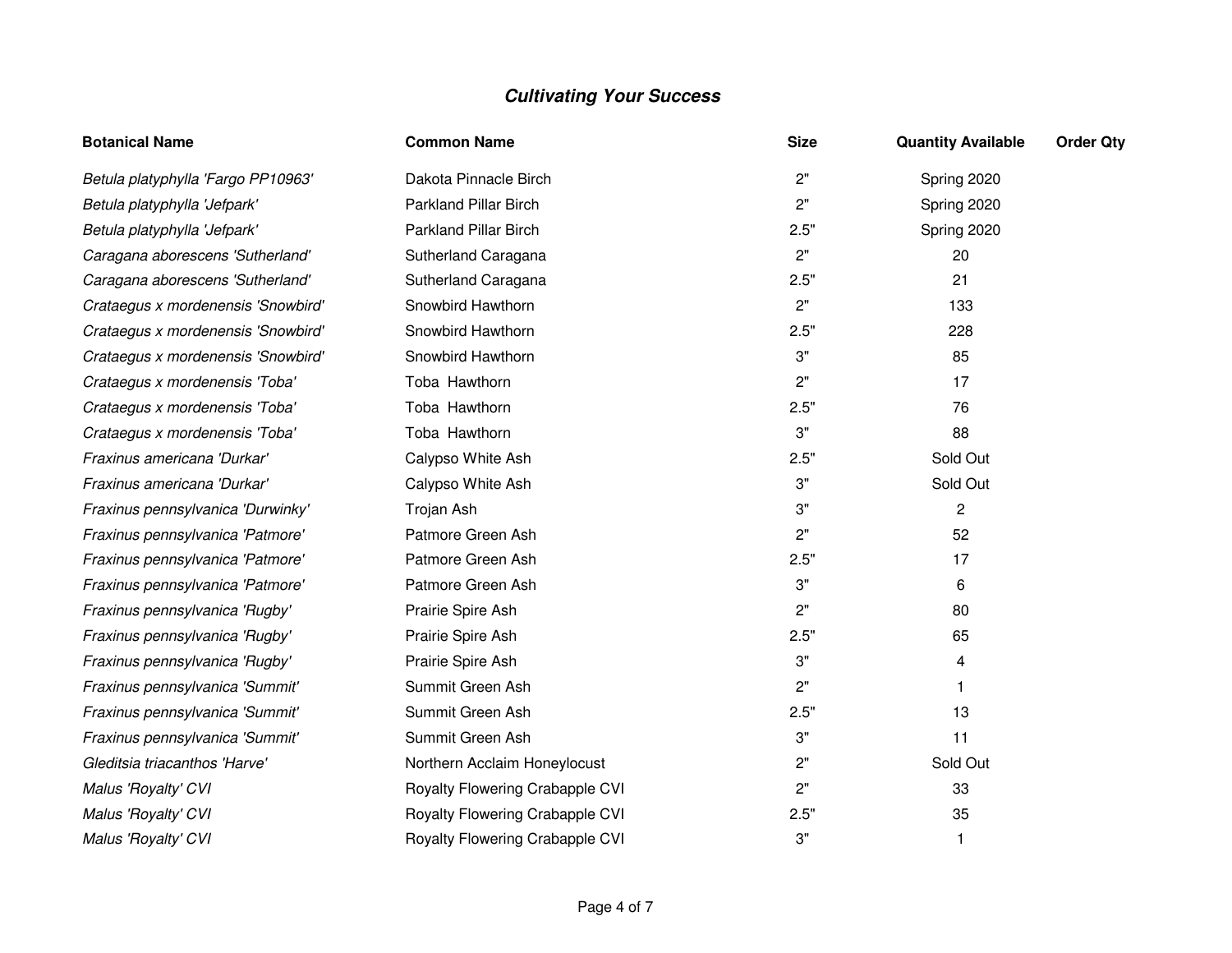| <b>Botanical Name</b>              | <b>Common Name</b>                   | <b>Size</b> | <b>Quantity Available</b> | <b>Order Qty</b> |
|------------------------------------|--------------------------------------|-------------|---------------------------|------------------|
| Malus x 'Jeflite' CVI              | Starlite Flowering Crabapple CVI     | 2"          | 56                        |                  |
| Malus x 'Jeflite' CVI              | Starlite Flowering Crabapple CVI     | 2.5"        | 12                        |                  |
| Malus x 'Spring Snow' CVI          | Spring Snow Flowering Crabapple CVI  | 2"          | 17                        |                  |
| Malus x 'Spring Snow' CVI          | Spring Snow Flowering Crabapple CVI  | 2.5"        | 15                        |                  |
| Malus x 'Thunderchild' CVI         | Thunderchild Flowering Crabapple CVI | 2"          | 50                        |                  |
| Malus x 'Thunderchild' CVI         | Thunderchild Flowering Crabapple CVI | 2.5"        | 10                        |                  |
| Populus assiniboine                | Assiniboine Poplar                   | 2"          | 11                        |                  |
| Populus assiniboine                | Assiniboine Poplar                   | 2.5"        | 21                        |                  |
| Populus assiniboine                | Assiniboine Poplar                   | 3"          | 67                        |                  |
| Populus tremula 'Erecta'           | Swedish Columnar Aspen               | 2"          | 141                       |                  |
| Populus tremula 'Erecta'           | Swedish Columnar Aspen               | 2.5"        | 329                       |                  |
| Populus tremula 'Erecta'           | Swedish Columnar Aspen               | 3"          | 117                       |                  |
| Populus tremuloides                | Trembling Aspen (tree Form)          | 2"          | 161                       |                  |
| Populus tremuloides                | Trembling Aspen (tree Form)          | 2.5"        | 10                        |                  |
| Populus tremuloides                | Trembling Aspen (tree Form)          | 3"          | 68                        |                  |
| Populus tremuloides 'Clump form'   | Trembling Aspen Clump Form           | 2"          | Fall                      |                  |
| Populus tremuloides 'Clump form'   | Trembling Aspen Clump Form           | 2.5"        | Fall                      |                  |
| Populus tremuloides 'Clump form'   | Trembling Aspen Clump Form           | 3"          | Fall                      |                  |
| Populus x 'Byland Green'           | <b>Byland Green Poplar</b>           | 2"          | 5                         |                  |
| Populus x 'Byland Green'           | <b>Byland Green Poplar</b>           | 2.5"        | 18                        |                  |
| Populus x 'Byland Green'           | <b>Byland Green Poplar</b>           | 3"          | 30                        |                  |
| Populus x jackii 'Northwest'       | Northwest Poplar                     | 2.5"        | 1.                        |                  |
| Populus x 'Tristis'                | <b>Tristis Poplar</b>                | 2"          | 52                        |                  |
| Populus x 'Tristis'                | <b>Tristis Poplar</b>                | 2.5"        | 11                        |                  |
| Populus x 'Tristis'                | <b>Tristis Poplar</b>                | 3"          | 1.                        |                  |
| Prunus virginiana 'Canada Red' CVI | Canada Red Chokecherry CVI           | 2"          | 188                       |                  |
| Prunus virginiana 'Canada Red' CVI | Canada Red Chokecherry CVI           | 2.5"        | 50                        |                  |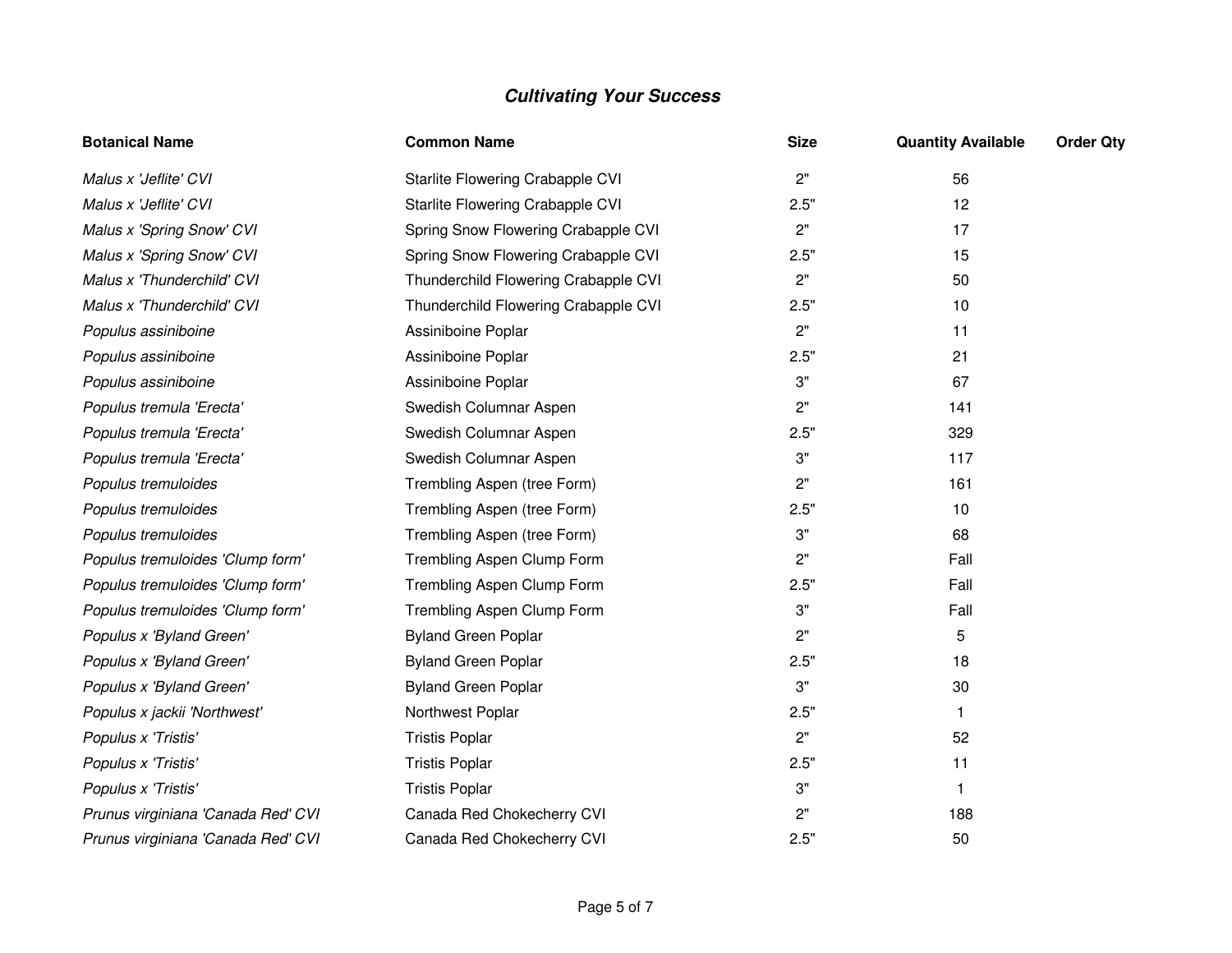| <b>Botanical Name</b>                      | <b>Common Name</b>           | <b>Size</b> | <b>Quantity Available</b> | <b>Order Qty</b> |
|--------------------------------------------|------------------------------|-------------|---------------------------|------------------|
| Quercus macrocarpa                         | <b>Burr Oak</b>              | 2"          | Fall                      |                  |
| Quercus macrocarpa                         | <b>Burr Oak</b>              | 2.5"        | Fall                      |                  |
| Quercus macrocarpa                         | <b>Burr Oak</b>              | 3.5"        | 6                         |                  |
| Quercus macrocarpa                         | <b>Burr Oak</b>              | 4"          | 15                        |                  |
| Quercus macrocarpa                         | <b>Burr Oak</b>              | 4.5"        | 6                         |                  |
| Quercus macrocarpa 'Top Gun'               | Top Gun Burr Oak             | 2"          | 10                        |                  |
| Quercus robur x Q.alba 'Crimshmidt' PP9103 | Crimson Spire Oak            | 3"          | 1                         |                  |
| Quercus rubra                              | Northern Red Oak             | 2"          | Sold Out                  |                  |
| Sorbus aucuparia 'Black Hawk'              | Blackhawk Mountain Ash       | 2.5"        |                           |                  |
| Sorbus aucuparia 'Black Hawk'              | Blackhawk Mountain Ash       | 3"          | 3                         |                  |
| Sorbus aucuparia 'Michred'                 | Cardinal Royal Mountain Ash  | 2"          | 35                        |                  |
| Sorbus aucuparia 'Rossica'                 | Russian Mountain Ash         | 2"          | 51                        |                  |
| Sorbus aucuparia 'Rossica'                 | Russian Mountain Ash         | 2.5"        | 46                        |                  |
| Sorbus aucuparia 'Rossica'                 | Russian Mountain Ash         | 3"          | 20                        |                  |
| Sorbus decora                              | Showy Mountain Ash           | 2"          | 5                         |                  |
| Sorbus decora                              | Showy Mountain Ash           | 2.5"        | 3                         |                  |
| Sorbus decora                              | Showy Mountain Ash           | 3"          | $\overline{c}$            |                  |
| Syringa reticulata 'Ivory Silk'            | Ivory Silk Japanese Lilac    | 2"          | Fall                      |                  |
| Syringa reticulata 'Ivory Silk'            | Ivory Silk Japanese Lilac    | 2.5"        | Fall                      |                  |
| Tilia americana 'American Sentry'          | American Sentry Linden       | 2"          | 9                         |                  |
| Tilia cordata 'Greenspire'                 | Greenspire Littleleaf Linden | 2"          | 17                        |                  |
| Tilia cordata 'Greenspire'                 | Greenspire Littleleaf Linden | 2.5"        | 3                         |                  |
| Tilia flavescens                           | Dropmore Linden              | 2"          | 5                         |                  |
| Tilia flavescens                           | Dropmore Linden              | 2.5"        | 4                         |                  |
| Ulmus americana                            | American Elm                 | 2"          | 49                        |                  |
| Ulmus americana                            | American Elm                 | 2.5"        | 88                        |                  |
| Ulmus americana                            | American Elm                 | 3"          | 119                       |                  |
|                                            |                              |             |                           |                  |